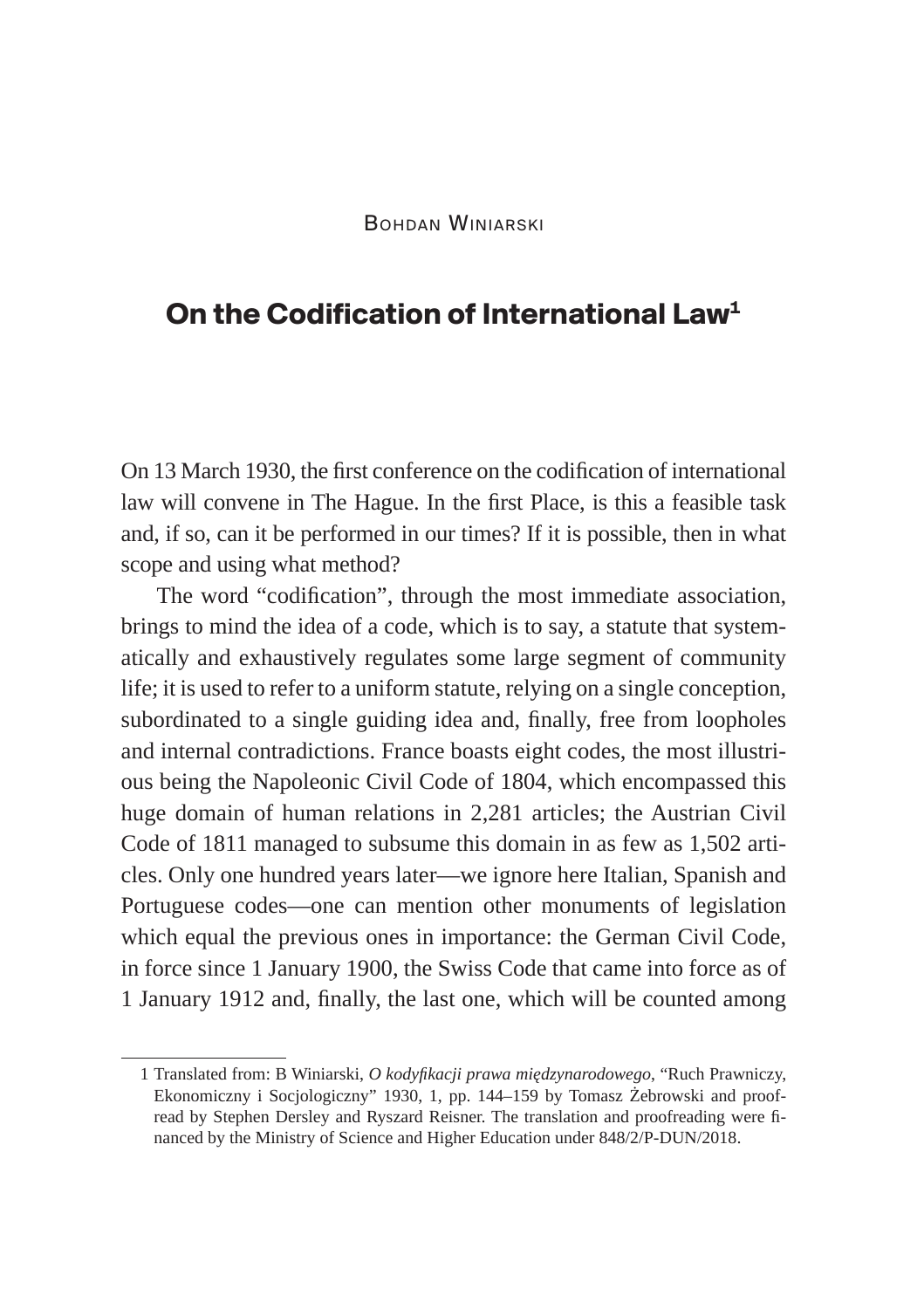the greatest: *Codex iuris canonici* of 1917, encompassing the entire legal life of the Church in 2,214 canons.

If those codification enterprises succeeded, it was first of all possible because the legal norms that were to be included in the codes had reached a high degree of perfection. For thousands of years, millions and millions of events, and human relations had been regulated by norms, which for this very reason were able to attain a high degree of generality. How many sale and purchase transactions were needed, and in what diverse conditions, involving a great variety of objects and transacting parties (e.g. from buying a wife, serfs, or an office, etc. to securities, an insurance policy or a lottery ticket), to be able to capture the entire institution of sale-purchase in a few sections of a civil statute! For thousands of years, they had been worked on by creative juristic minds. Customary law was written down, systematised, supplemented and amended by way of legislation until the norms became so certain and the institutions had crystallised to such an extent that codification was only a natural crowning of the work of centuries. It can be said that the Napoleonic Code had existed in all its details, before it was drafted. How then, did the Code of Canon Law arise? Pope Pius X commanded *ut universae Ecclesiae leges, ad haec usque tempora editae, lucido ordine digestae, in unum colligerentur, amotis inde quae abrogatae essent aut obsoletae, aliis, ubi opus fuisset, ad nostrorum temporum conditionem propius aptatis.*

The mainspring of all codification enterprises is almost always a powerful extra-legal factor: aspirations for greater political unity. The Napoleonic Code is an affirmation of a new France, which emerges from the revolutionary turmoil as not only "one and indivisible", but also strongly centralised. The Austrian Code was meant to reinforce the Habsburg monarchy, which was held together as a patchwork. The German Civil Code, in turn, capped the unification of Germany. It is for this very reason that the Congress Kingdom of Poland instinctively defended its civil code as a sign of its separate identity vis-à-vis Russia, and the Poles now yearn for a Polish civil code for the same rea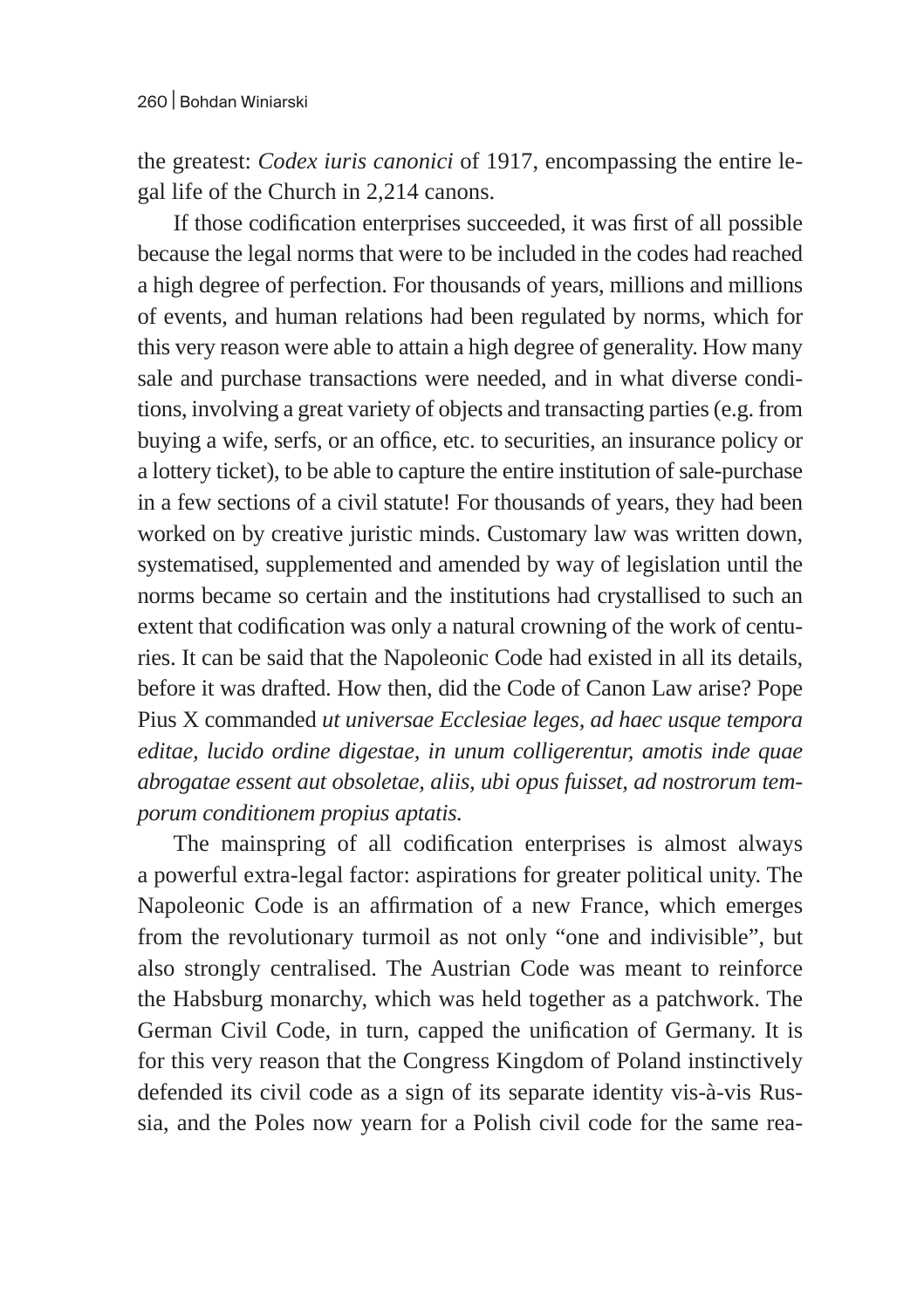son, since it will not only crown the process of national unification, but also serve as a powerful unifying factor and the surest safeguard of unity for the future.

International law, the body of legal norms regulating relations between states, is an entirely different matter. The number of states who are its subjects is very limited indeed; it now stands at only about three score. Relations between them, despite the huge development of international communications, economic and cultural exchange, and despite their ever-closer interdependence on each other, are far less intensive than between individuals. Moreover, not all these relations are governed by international law: vast domains are found outside its limits. They belong to internal matters and as such are exclusively subject to domestic jurisdiction. The number of facts regulated by international law is relatively small; these are events and relations of a very diverse character and not recurrent. The abstracting mind of a jurist has not extracted enough elements from them yet that would allow him to reduce the body of international law norms to a number of institutions arranged in a logical system.

These norms are distinguished by a low degree of generality, they are very specific and detailed, and bear clear signs of the circumstances to which they have been adapted; the international law systematics in question is still in its infancy.

It is to custom that we owe the most ancient and consolidated and the most broadly adopted norms of international law. If they share all the advantages of customary law, however, they share its disadvantages as well, such as uncertainty if a rule has already become a binding norm and to what extent, or if it already has perchance ceased to be one, not to mention the inconsistency of norm construction and application. These disadvantages are aggravated by the fact that in international relations there is no authority that would resolve doubts and establish norms. Almost everything depends on the discretion of states, which are guided by not only their national sense of law, but also their national interest. The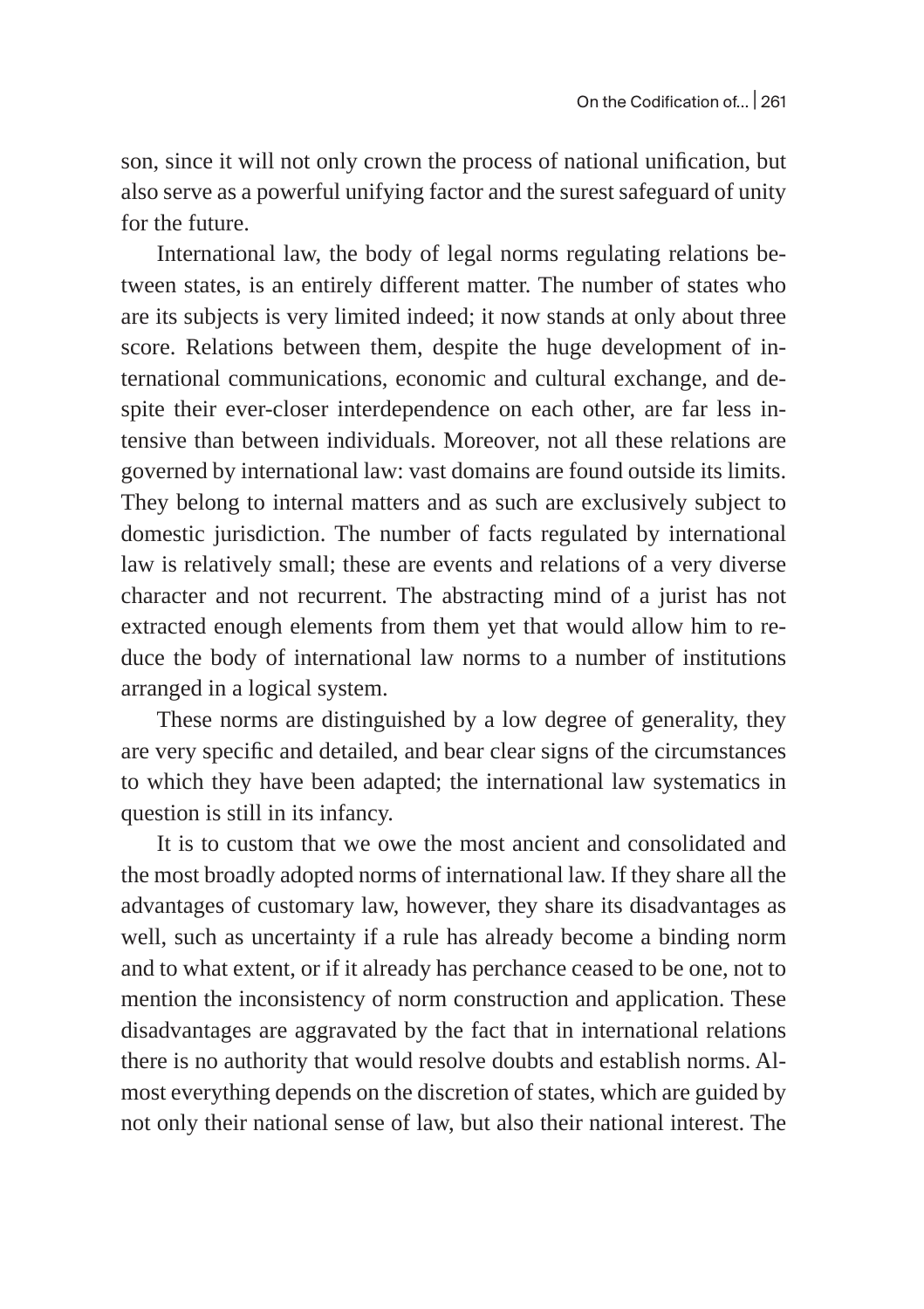other source—treaties—admittedly gains in importance, as relations developing at a hitherto unknown rate demand to be quickly systematised legally, while customary law is of no help. Conventional norms, however, often established under the supremacy or even pressure of a group of states, sometimes of a single power, too often bear the mark of a moment or political circumstances; they jar the sense of law of some societies, infringe the interests of others and are far from the authority that legal norms ought to enjoy. When, however, as it often happens, each party, approving some compromise wording of a provision, readied an interpretation of its own in advance, then it transpires as soon as the agreement comes into force that each party had signed something else: instead of one there are actually several treaties.

Where can an authority be found that could impose uniformity here? We should not deplore the absence of such, because it follows from the very nature of international law, which is based on recognition—express or implied—by states, i.e. the subjects of international law. This is the principle that in ancient times in Poland was expressed by the classic formula: "nothing on us without us". Or even more: with the exception of few minor cases (e.g. certain resolutions of the League of Nations of an organisational character) that must be clearly provided for, the states enjoy a clear *liberum veto*, i.e. they may block resolutions on matters in which they are involved. This state of affairs may cause some inconvenience and attempts are made to limit this *liberum veto* at least where this is possible: in international organisations. For instance, the charter of the International Communications and Transit Organization at the League of Nations stipulates that a 2/3 majority of votes of states represented at a general conference is necessary for the adoption of any draft resolution. Hence, a single state may not block the adoption of the text of a convention, but the convention, of course, will bind only the states that ratify it. It may even happen that the text of a convention will be adopted but the convention will not be validated or will not come into force due to the insufficient number of ratifications.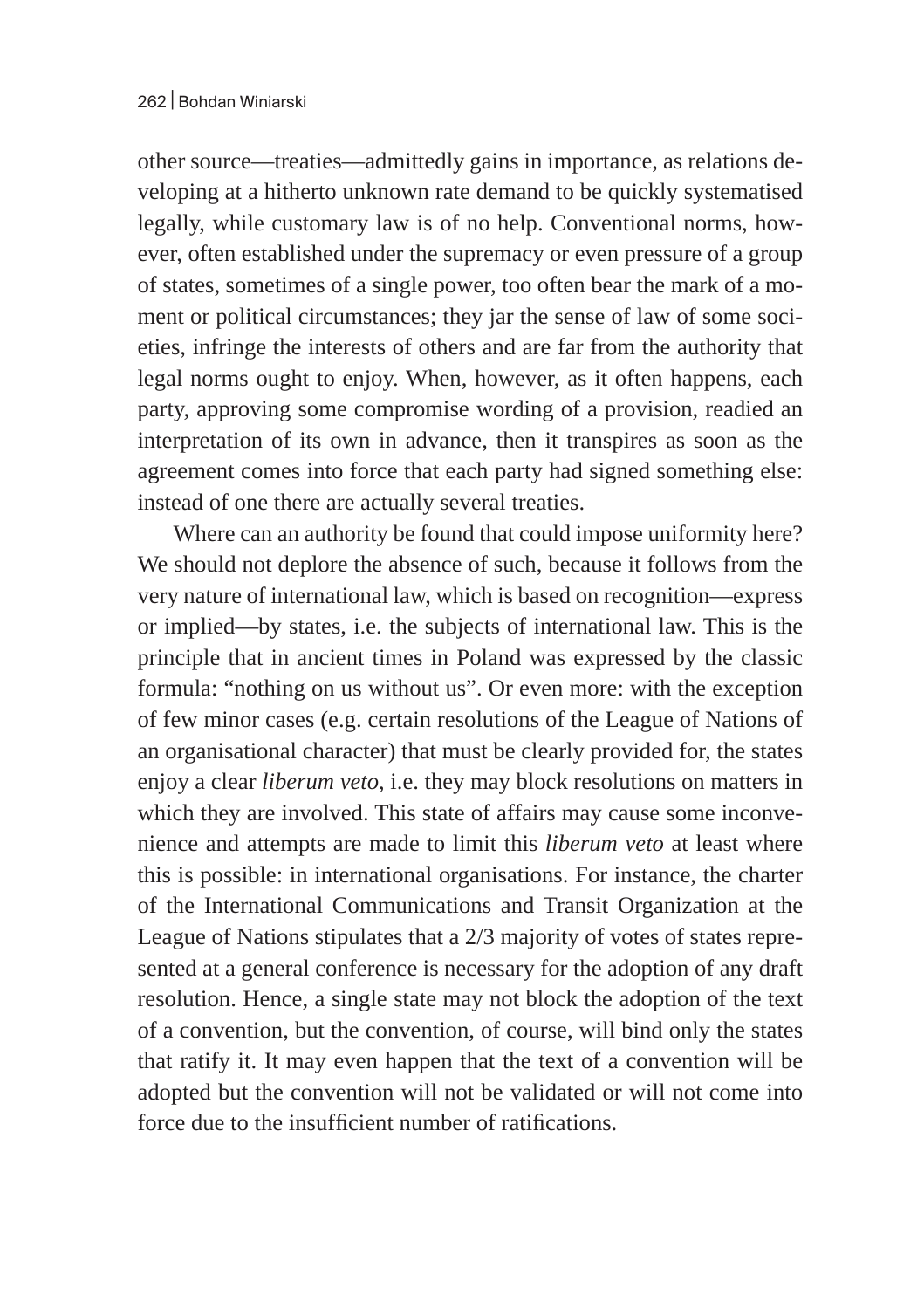The principle of "nothing on us without us" is only a natural consequence of state sovereignty and the surest palladium of national liberty, but does not—for that matter—make the formulation of international law any easier. As a result, it must be said that international law has relatively few universally binding norms; many more norms belong to particular international law. The latter are recognised by only some groups of countries. The renowned Italian scholar Anzilotti was right when he wrote that "the largest part of international law is made up of particular law".

Finally, the codification of international law has no powerful stimulus comparable to an aspiration for political unity; quite on the contrary, every state adamantly defends its independence that—alongside differences in the sense of law and different interests—sets limits on the efforts at legal unification in the area of international relations, which are quite frequent nowadays. Hence, these international movements and organisations that have as their objectives the foundation of some kind of an European or world federation, a universal "super-state", see the codification of international law as one of the roads towards this objective. Nevertheless, it is quite obvious that the introduction of such a political factor to the question of codification should make governments extremely cautious and demands the utmost prudence.

Over one hundred years ago, two outstanding German scholars clashed over the question of civil law codification. As a matter of fact, both the scholars were of French descent and the echoes of this clash have reverberated ever since. In 1814—right after the victory over Napoleon, when national enthusiasm was at its peak—Thibaut published the pamphlet *On the Necessity of a General Civil Law for Germany.* A barbarian patchwork of Germanic laws, Church law and Roman law was no longer fitting for a victorious nation; a single model act was necessary, one independent of the will of the governments of particular German states, and unifying all Germans in a sense of brotherhood. It is not only a patriotic tendency that is discernible in this approach, but also a large dose of rationality and an exaggerated cult of the Statute famil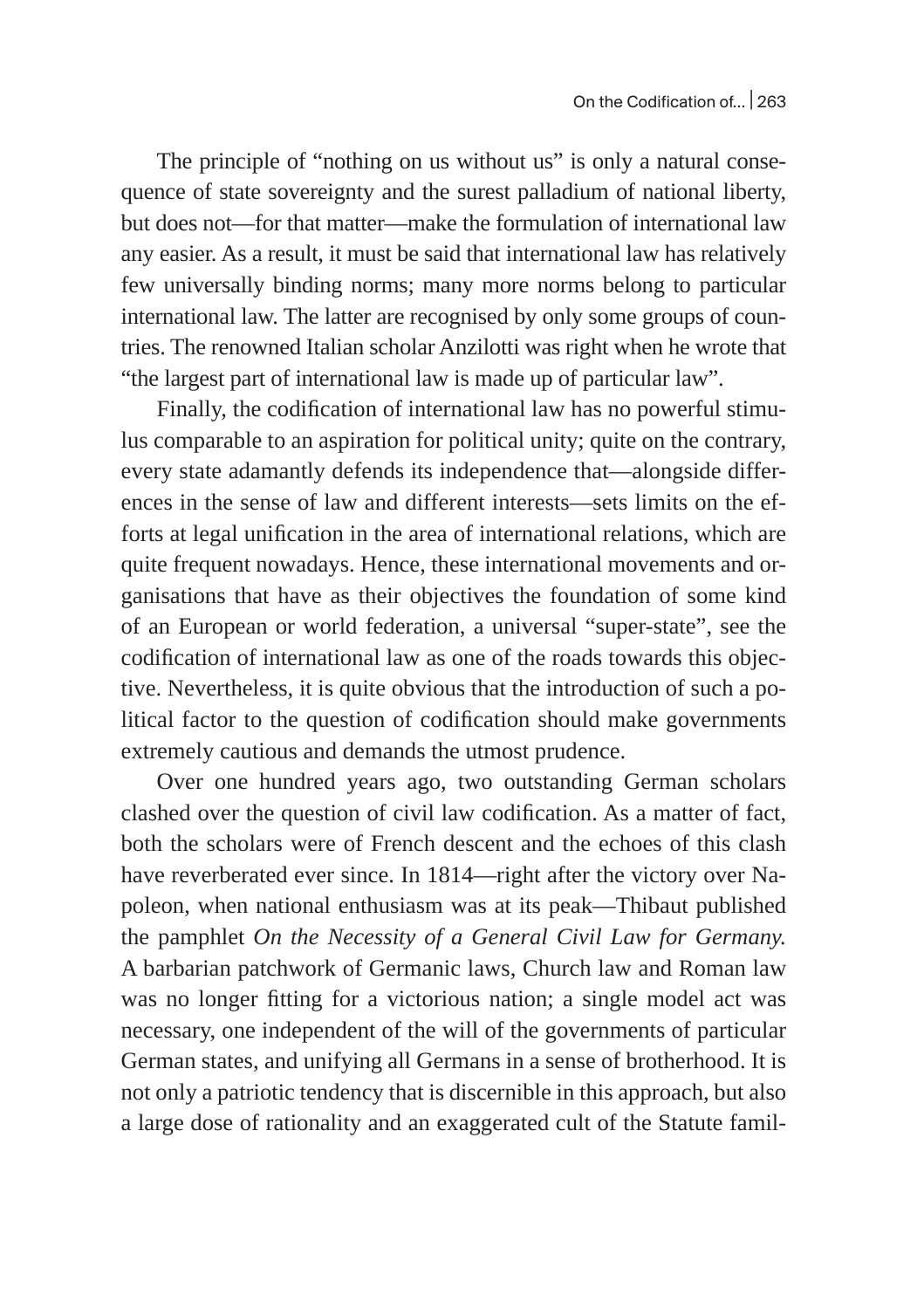iar to us from the French Revolution. A similarly patriotic response to Thibaut's views was provided by Friedrich Carl von Savigny. The latter, if not the most profound then the most celebrated representative of the young historical school in jurisprudence, published his views in the pamphlet *Vom Beruf unserer Zeit für Gesetzgebungund Rechtswissenschaft* (1814). The national genius creates law in the same way as it produces language, custom, poetry and entire folk art. It is customary law that is always alive, perfectly suits society's sense of law and therefore is the best. Admittedly, there must come a time when people's direct legal creativity is no longer possible, and this is when learned jurists come into play. However, the role of the legal profession is rather what we would call today legal technique. The sources of law still spring from the depths of national genius. A statute does not create law, but rather formulates law that is alive in society's sense of law or even in its awareness of law. A code should be a perfect expression of this law, hence it ought to be preceded by a thorough study of the nation's past, character, work and needs, as well as the careful cultivation of jurisprudence; even language must be prepared for this task. Every statute carries a risk of interrupting the development of living law, of petrifying it. A codification that would not suit completely the nation's sense of law or would be simply premature could do irreparable harm to society.

It is easy to notice the affinities between this view and the general trend of romanticism, which is well illustrated by a portrait of Savigny, drawn by Miss Claude (as early as in 1826) in a very romantic manner. A beautiful face lost in thought, eyes looking into the distance, hair falling down in soft curls, a cloak casually draped around shoulders – all this speaks volumes about the times… This view prevailed: uniform civil law for Germany came to pass almost one hundred years later. Since then, however, supporters and opponents of codification have been returning to the ideas set out in essays by Thibaut and Savigny.

How did people envision the question of international law codification? We ignore a draft of the "Declaration of the Law of Nations"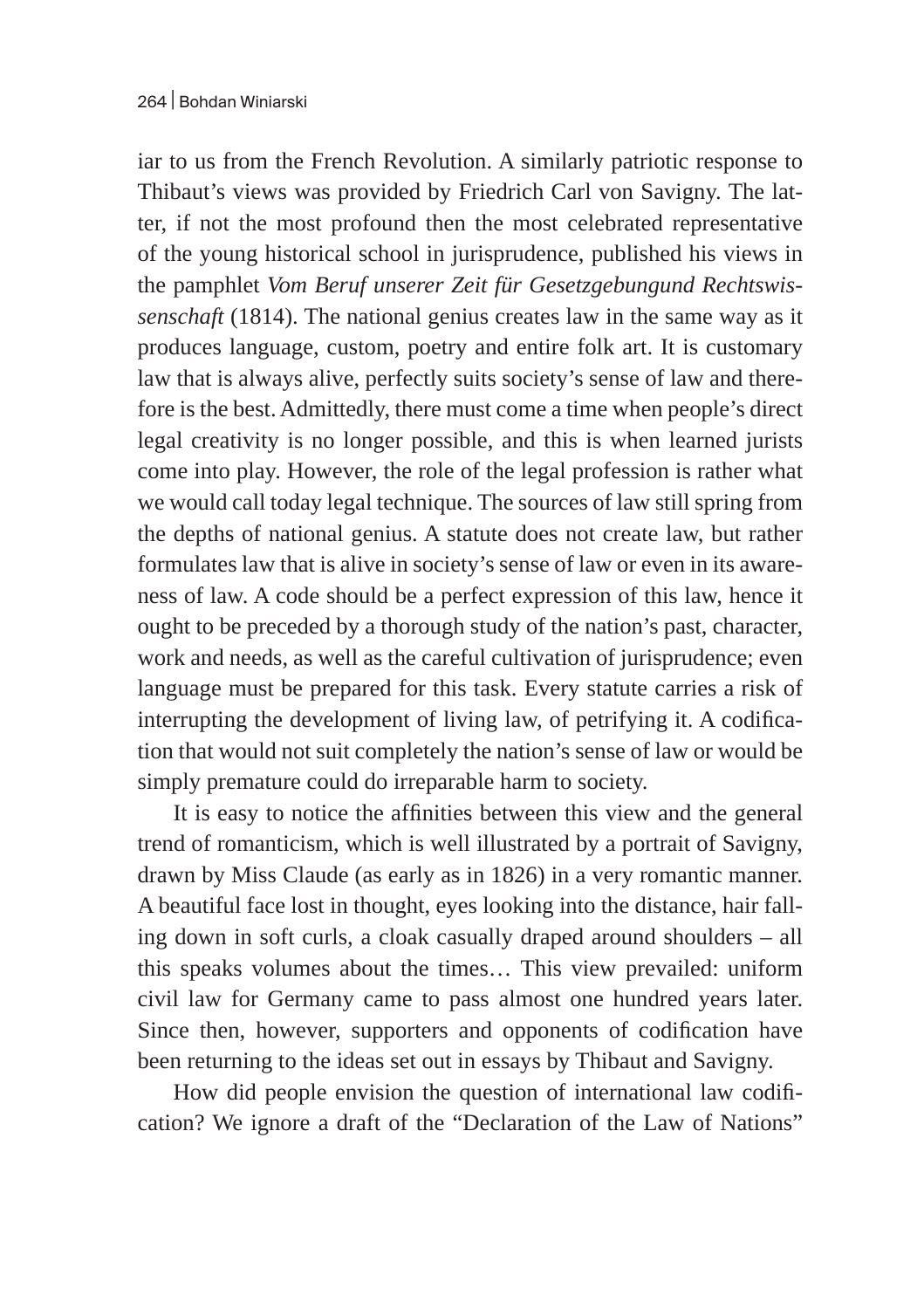(or rather states) submitted to the Convent by deputy Fr. Grégoire (1795); it began with a statement that "peoples (or rather states) remain with respect to one another in a natural state joined by the ties of universal morality" followed by 21 articles formulating not so much the international law norms in force as the postulates of revolutionary philosophy. It never went beyond the drafting stage.

The necessity of codifying the law of nations was mentioned first, I think, by Jeremy Bentham, who saw it as a road to permanent peace. In his ideas, however, the great Utilitarian turned out to be a utopian. The formulas included in von Traitteur-Luzberg's *Skizze zu einem Völkergesetzbuche* (1814), which seem to be of little value, were dissected in a book by Zenon Przesmycki, to which I shall return. The first draft of a code of international law, comprising 414 articles, was published by a Spaniard, de Ferrater, in 1846; an Italian, Paroldo, followed in his footsteps in 1851. The declarations made by Garden (1852) were never fulfilled, while works by Weiss (1854 & 1858) are codes of neutrality law and maritime law in name only. Only in 1861 did the Austrian jurist von Domin-Petrushevecz publish *Précis d'un code de droit international*, a critical and thorough compilation—though not free from mistakes—of formulas in which he captured positive international law, both public and private.

The *Instructions for the government of armies of the United States in the field* drafted by Francis Lieber in 1863, were different in nature, codifying the rules of land warfare in 157 sections. The *Instructions* was commissioned by the US government for the use by the Union Army in the Civil War. The work by the outstanding scholar paved the way that led to—via Brussels and Oxford attempts—to The Hague Rules of Land Warfare of 1897. Lieber was followed by Bluntschli, who in 1868 published a work entitled *Das moderne Völkerrecht der civilisirten Staaten als Rechtsbuch dargestellt.* Over-praised and translated into over a dozen languages, this work, later subjected to critical dissection, turned out to be weaker than expected. Next to its undeniable advantages, among which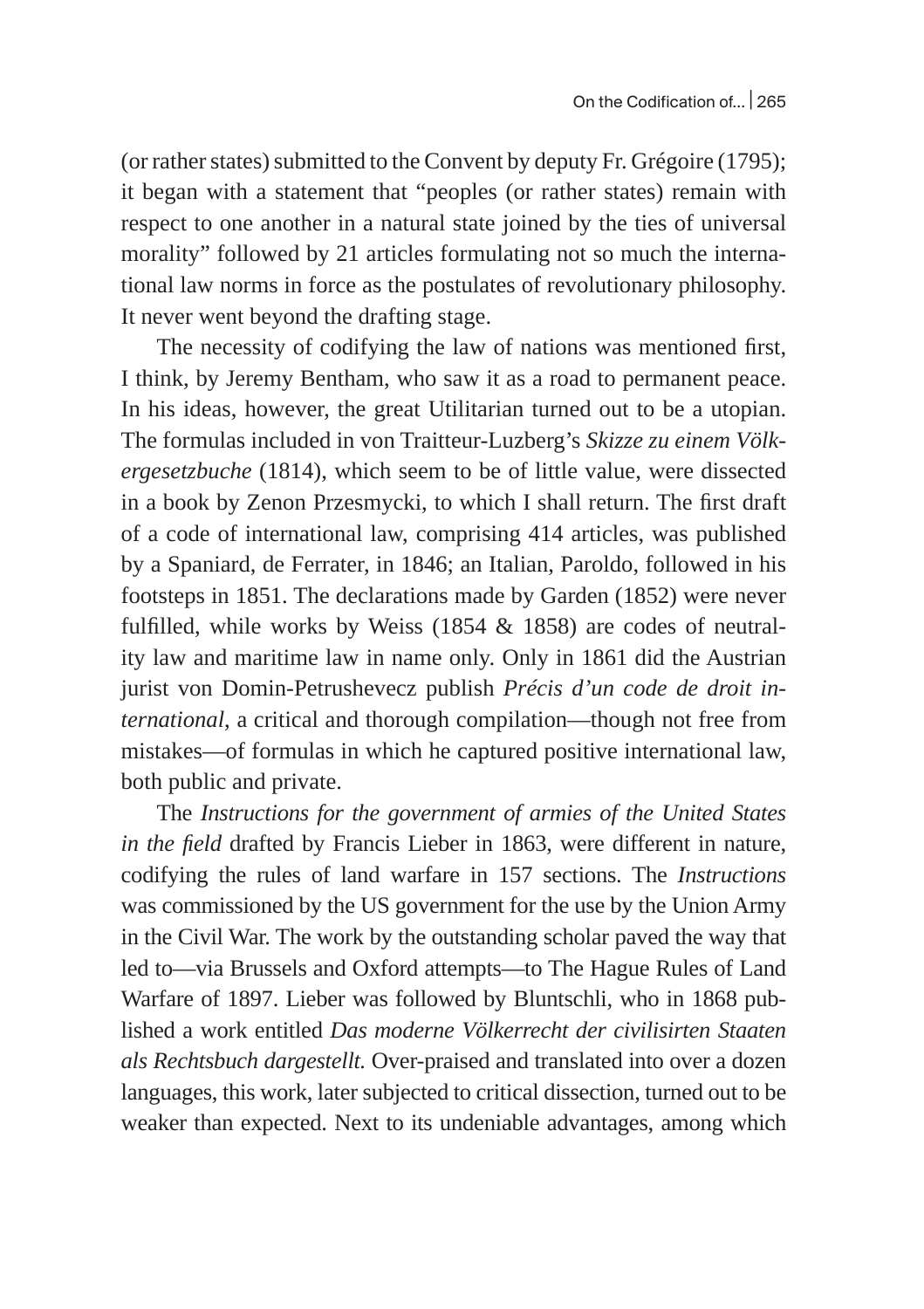the great erudition and broad horizons of its author must be mentioned first, we find in it not only serious drafting mistakes but also major shortcomings in the system, internal contradictions and, finally, a confusion of the author's personal views with the objectively existing norms pertaining to international law. Nevertheless, Bluntschli's work, made a great contribution to the popularisation of the law of nations, unmatched by the works attempting to advance codification written by his successors. Their number is quite considerable. Dudley Field (1872), Fiore (1890), Duplessix (1906), Internoscia (1910), the former president of Brazil, Epitacio Pessoa (1911), not counting the authors of incomplete or partial attempts, such as Farnese (1873) and others. Their codification attempts had one trait in common—perhaps with the exception of that by von Domin-Petrushevecz—their aspiration was not to codify precisely existing positive international law, but rather to supplement it; to create new law in agreement with their views and preferences. Hence, they could be called philanthropists in the meaning given to this word in the 18th century: friends of humanity (*amis de l'Humanité*).

A Polish jurist will find with justified contentment that, among the few works on the subject, an extensive dissertation written by Pole though in Russian—came out as early as in 1886, which addressed the history and provided a critical analysis of codification attempts in international law. The Polish character of the work can be detected in the first place in the way its author discusses issues, and in the direction he searches for answers to questions posed; the reader senses, knows, that the author is thinking all the time of the Polish question in international law. The juvenile author, Zenon Przesmycki, was awarded the Warszawa University Gold Medal for this dissertation. Certainly, few know today that Miriam (Przesmycki's pen name) began his writing career with a juristic dissertation, having studied international law. Only later did he become a prince of Polish poets and make unforgettable contributions to Polish culture. He covered the same road as the great Grotius but in the opposite direction, for the latter began his amazing writing career that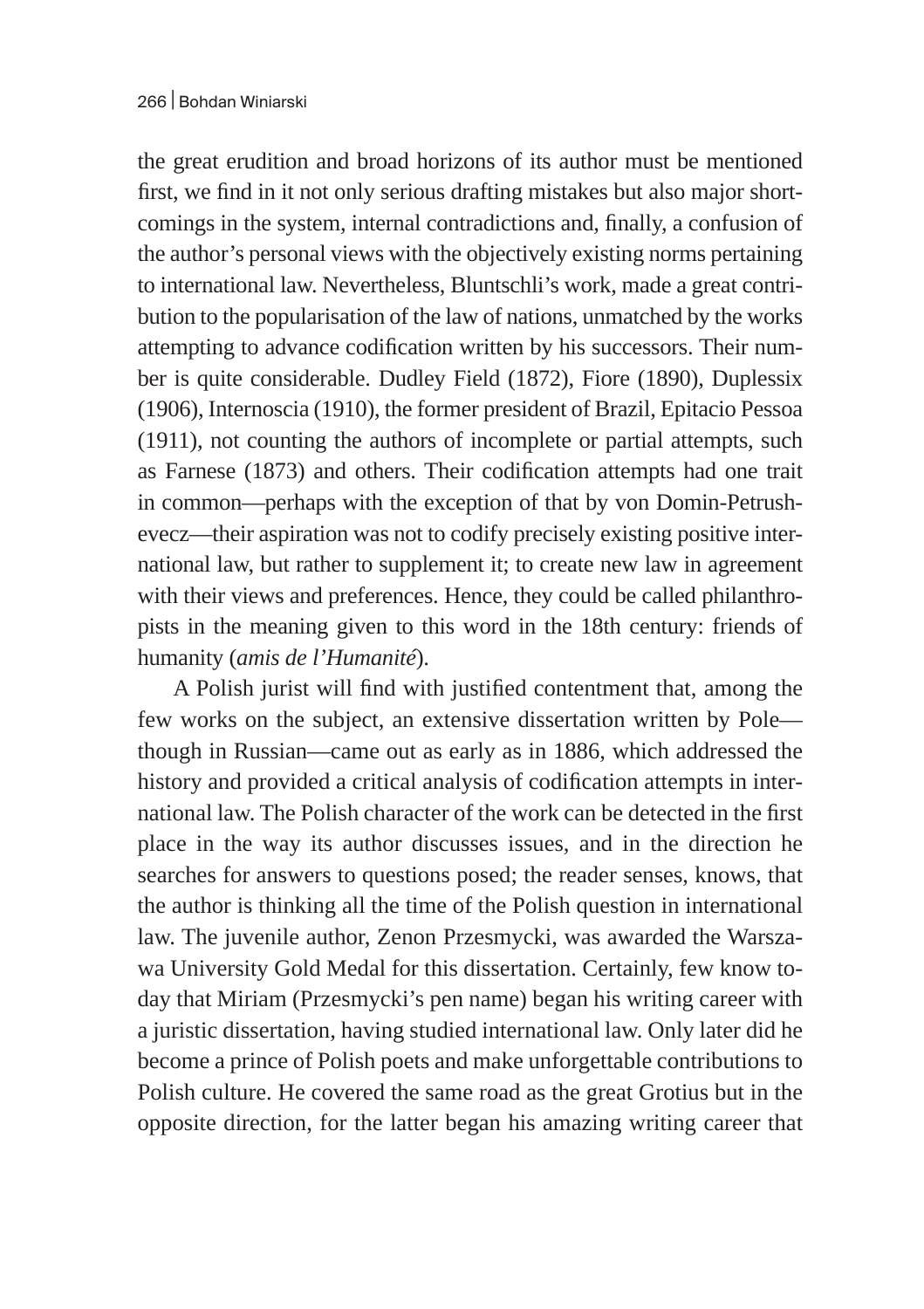earned him the name of the Father of international law with a volume of poetry.

More fruitful than individual efforts, the work of the Institute of International Law has continued now for almost six decades.

As early as 1855, Prof. Kaufmann from Bonn published a work entitled *Die Idee und der praktische Nutzen einer Weltakademie des Völkerrechts.* Ten years later, this idea was taken up by the well-known Belgian jurist Rolin-Jaequemyns, but only in 1871 did Francis Lieber, already mentioned earlier, write him a letter in which he recognised the advantages of regular congresses of international law scholars; congresses that would be independent of governments and purely academic. Their purpose would be to prepare the partial and gradual codification of the law of nations. Now, backed by Lieber's authority, encouraged by the Swiss Moynier, Rolin-Jaequemyns was in the position to approach over a dozen of the most eminent international-law scholars with specific proposals. In September 1873, in one of the halls of the historical Ghent City Hall, in the presence of almost twenty participants, the Institute of International Law was founded and immediately set out to study systematically selected questions of our discipline. The founding of the Institute was welcomed by international law scholars as a historical event of great importance. The founder of the Italian School in international law studies, Stanislao Mancini, greeted the founding of the Institute in a lecture with a title similar to one von Savigny delivered many years earlier: *Vocazione del nostro secolo per la codificazione e la riforma del diritto delle genti.*

Realising that the study of international law required a lot of time and that any ideas regarding codification called for extreme caution, the Institute has always exercised praiseworthy prudence in embarking on the study of selected questions of the law of nations. In the several dozen volumes of its yearbooks, there are invaluable materials for the codification of international law, both public and private.

Besides this Institute, the American Institute of International Law has been active for over ten years. I shall return to it in a moment.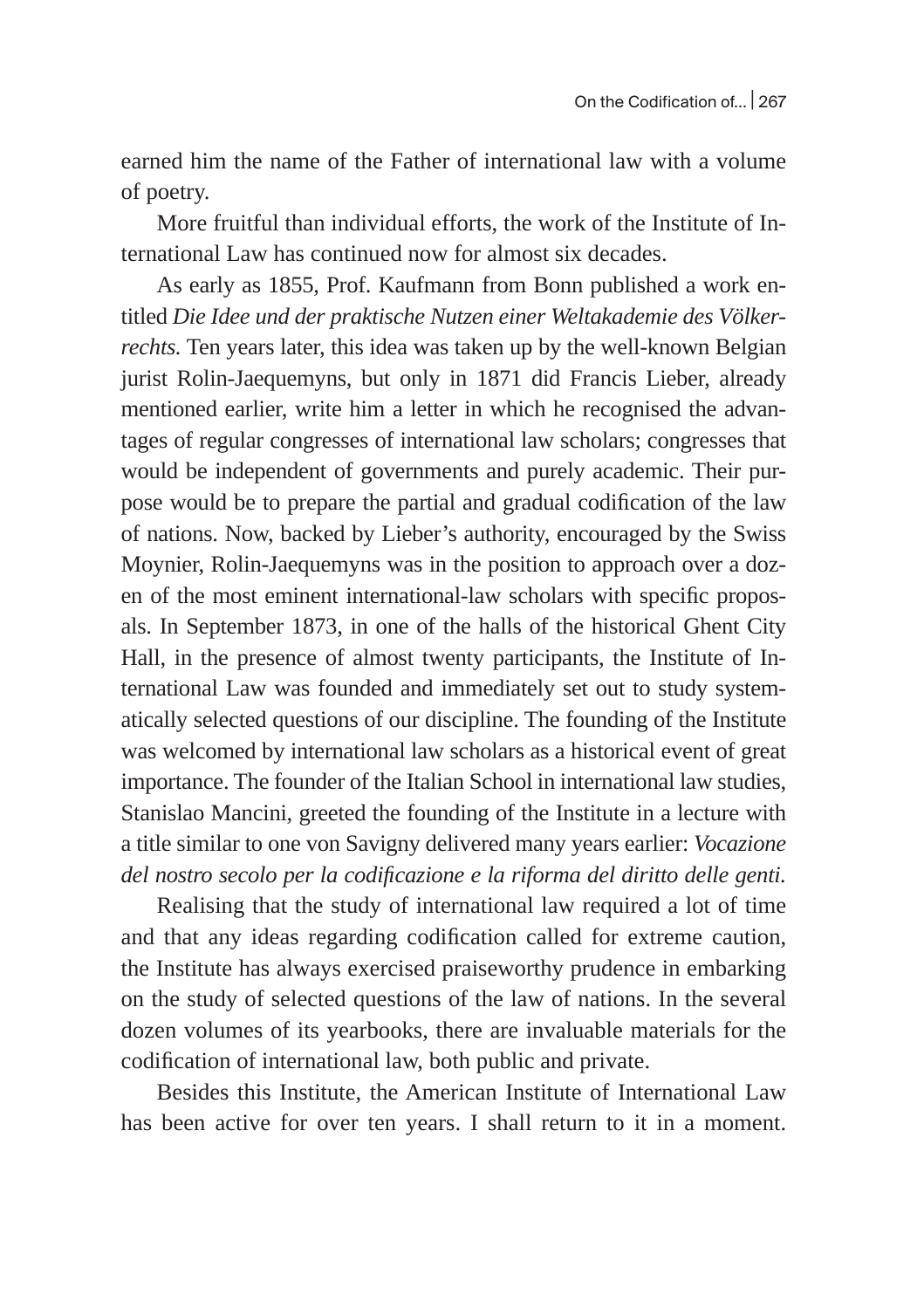Founded in 1919, *Union juridique internationale* was not viable. The unification of maritime law, though for the most part private, was greatly helped by the Maritime Committee in Antwerp. Interest in the issues of international law and its codification is stimulated widely by the International Law Association, which was founded in 1873 as the Association for the Reform and Codification of International Law and remains under British influence. Similar but less effective efforts are undertaken by the Inter-Parliamentary Union (since 1889), League of Nations Union and finally diverse pacifist organisations.

Finally, it must be observed that research into international law that has been flourishing for several decades now also paves the way for steps towards its codification.

How do official attempts undertaken so far look? Since almost the first day of its existence, the Institute of International Law has focused its studies on the questions of peaceful settlement of international disputes, and extradition. A convention on the former question was not signed until the Peace Conference in The Hague in 1899, before it was expanded and supplemented at a second conference in 1907. The convention is largely a record of the customary law that had developed in this field, but it does list certain innovations as well (special mediation or international commissions of inquiry). After the war, the Permanent Court of Arbitration was set up at The Hague and conciliatory proceedings have been widely adopted. However, various countries are parties to various conventions; even The Hague arbitration procedure is only auxiliary in nature. Is it possible to speak in this respect of codification at all? As regards extradition, which has been regulated by countries from time immemorial through numerous—and as a rule—boilerplate bilateral agreements, it has been recently assessed as … not ripe for codification by a League of Nations commission.

In 1880, the Institute, encouraged by the success of Lieber's *Instructions* and not discouraged by the failure of the Brussels Conference in 1874, embarked on the codification of the laws of land warfare that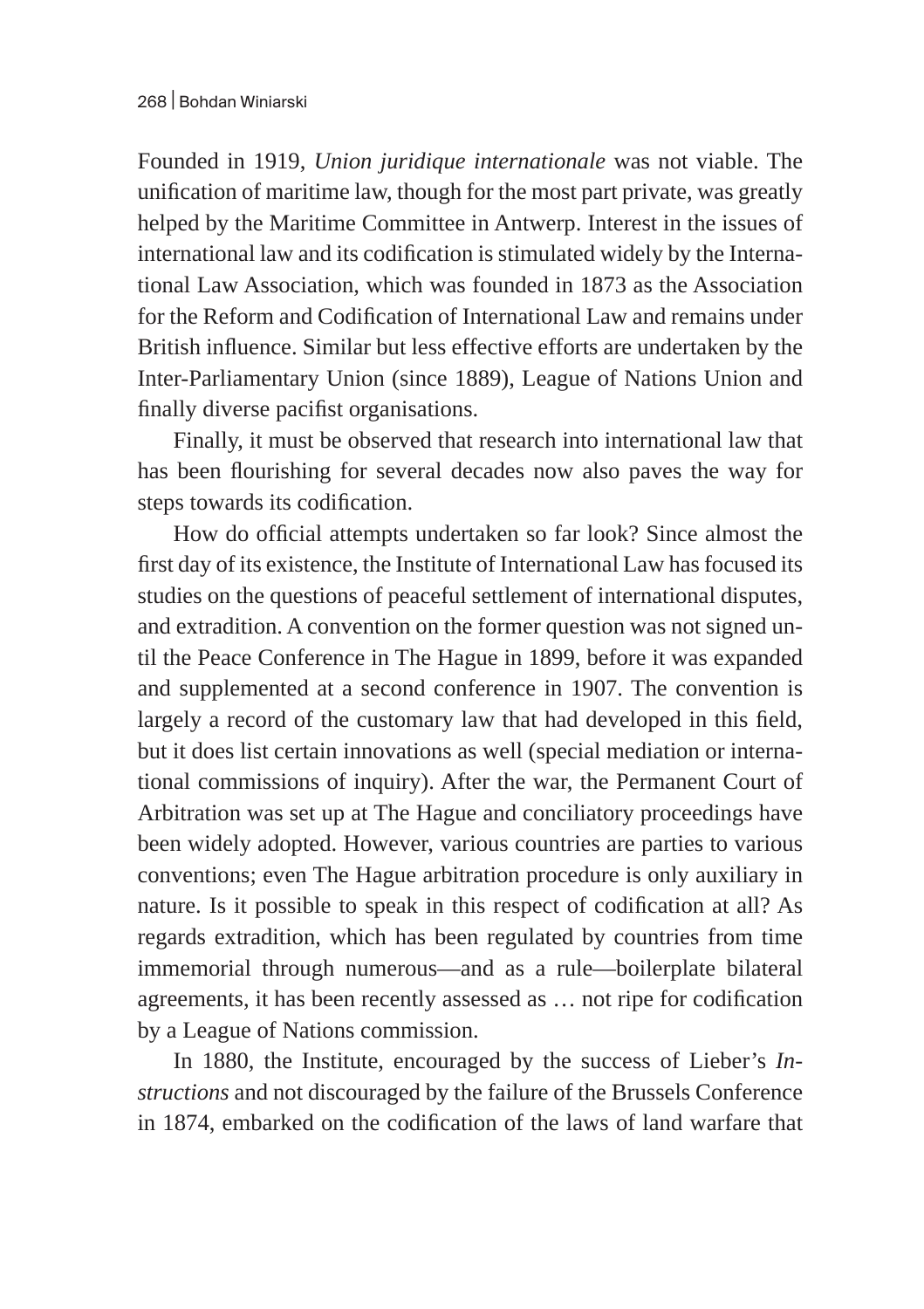only came to be written down in the form of a convention in 1899 (the so-called Hague Rules) and subsequently revised in 1907. Curiously enough, there are countries that have not adopted the Rules; there are certainly others that have acceded to the 1899 Convention but not to the revised Convention of 1907, while the Convention is applicable only if all belligerent states are parties to it, or else customary law comes into play. The "codification" of the laws of sea warfare (the London Declaration of 1909) has never ripened into an agreement.

The rules of navigation on rivers dividing or crossing two or more countries laid down in Articles 108–116 of the Final Act of the Vienna Congress have been the subject of many later agreements that by no means always followed the 1815 Treaty. The Final Act was followed by others in 1856 (Danube) and 1885 (Congo and Niger); the Institute took on this question in 1883. The Versailles Treaty brought further provisions in this respect and only in 1921, at the Barcelona Conference, was the Barcelona Convention and Statute on the Regime of Navigable Waterways of International Concern adopted, which was meant above all to be the codification of norms applicable to these questions. The Convention has introduced many worrying innovations such as provisions on river works and river administration; it has not been ratified by many countries of prime significance for international navigation. Finally, yet importantly, the Convention, similarly to others, has not supplanted customary law, thus it is not an instance of codification in the proper meaning of this word.

Similarly, one can speak of Hague conventions on private international law as codifications, but only with some reservation. The same is true for Brussels conventions on maritime law.

America seems to be moving at a faster pace along this path, however.

Since 1826, when the first congress of a number of American republics, which had been convened in Panama on the initiative of the great Bolivar, resolved in favour of the codification of the international law they had adopted, the idea of codification has enjoyed sustained popularity. The codification of private international law was the purpose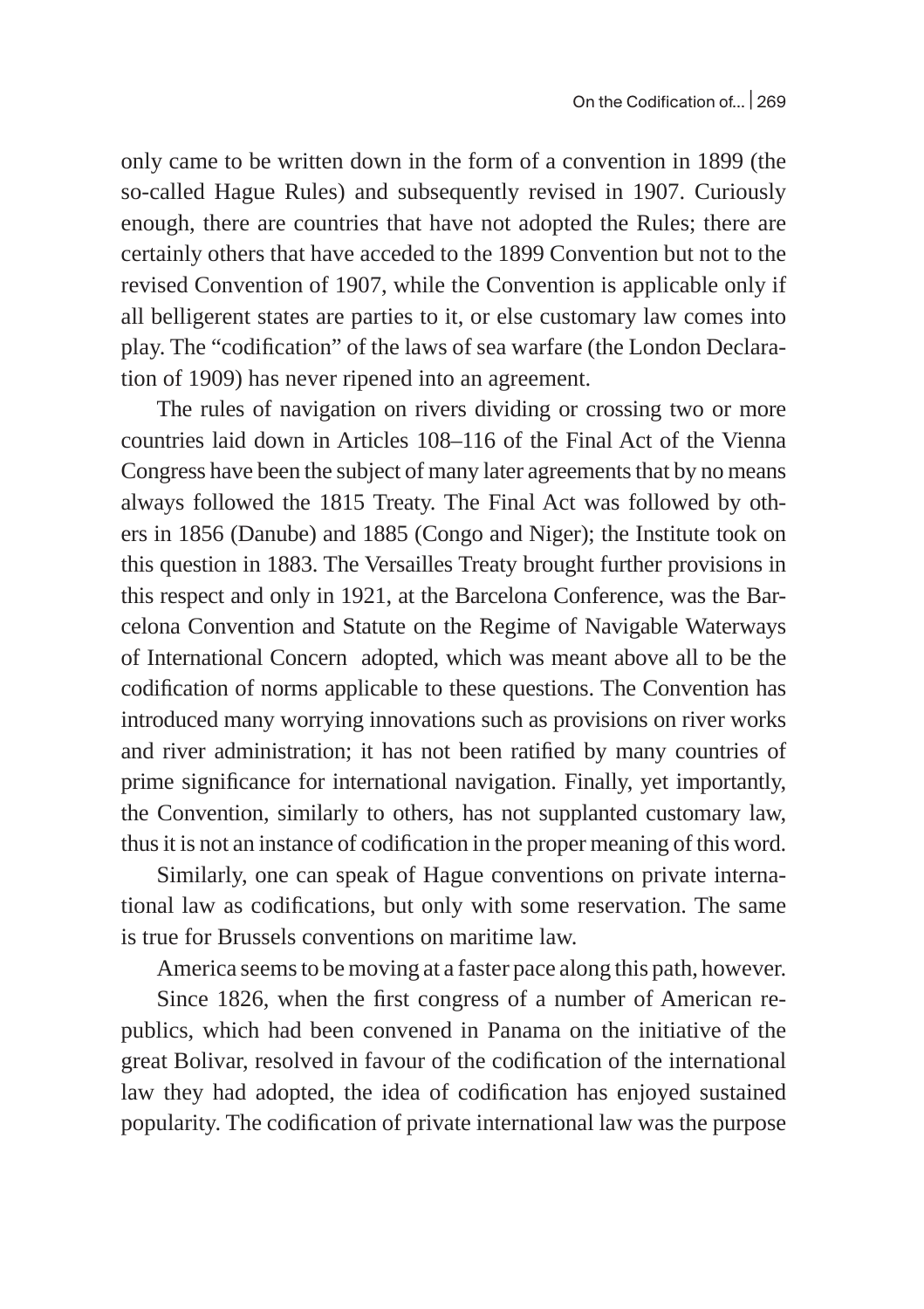of congresses in Lima (1877) and Montevideo (1888). A major preparatory step in this direction was taken by Pan-American conferences (1st, Washington 1889, 2nd, Mexico 1901, 3rd, Rio de Janeiro 1906, 4th, Buenos Aires 1910, 5th, Santiago 1923, 6th, Havana 1928). Implementing the resolutions of the 3rd Conference, a congress of American jurists gathered in Rio de Janeiro in 1912. It is to this congress that we owe the draft codes of public (Pessoa) and private (Pereira) international law. The 5th Conference approached the task from a different angle: having given up on complete codification, it resolved to strive for a partial and gradual one. The prime mover behind these efforts is the renowned Chilean jurist Alejandro Alvarez, residing mainly in Paris. The American Institute of International Law adopted 30 draft conventions that covered almost all public international law (Lima 1924) and discussed a draft code of private international law, drawn up by the excellent Cuban jurist de Bustamante (Montevideo, 1927). The new congress of American jurists (Rio de Janeiro, 1927) approved 12 draft conventions concerning public international law and the draft of an overall convention, covering all private international law. Curiously enough, the word "codification" is not used there; instead, it has been replaced by the "development" of international law. The 6th Pan-American Conference adopted seven agreements, concerning public international law and de Bustamante's code of private international law. The American efforts at codification are accompanied by enthusiasm and optimism unknown elsewhere. True, it is all about particularly American law and the republics of the New World are not divided by so many and such deep differences as the countries of Europe are. But again, on the Old Continent, worries are expressed that this American impetus, ignoring the state of other parts of the world, will hamper, if not prevent, the work on bringing international law to universal unity…

Supposedly, this last task is to be given to the League of Nations, which is repeatedly accused of delaying tactics by the enthusiasts of quick and complete codification of the law of nations.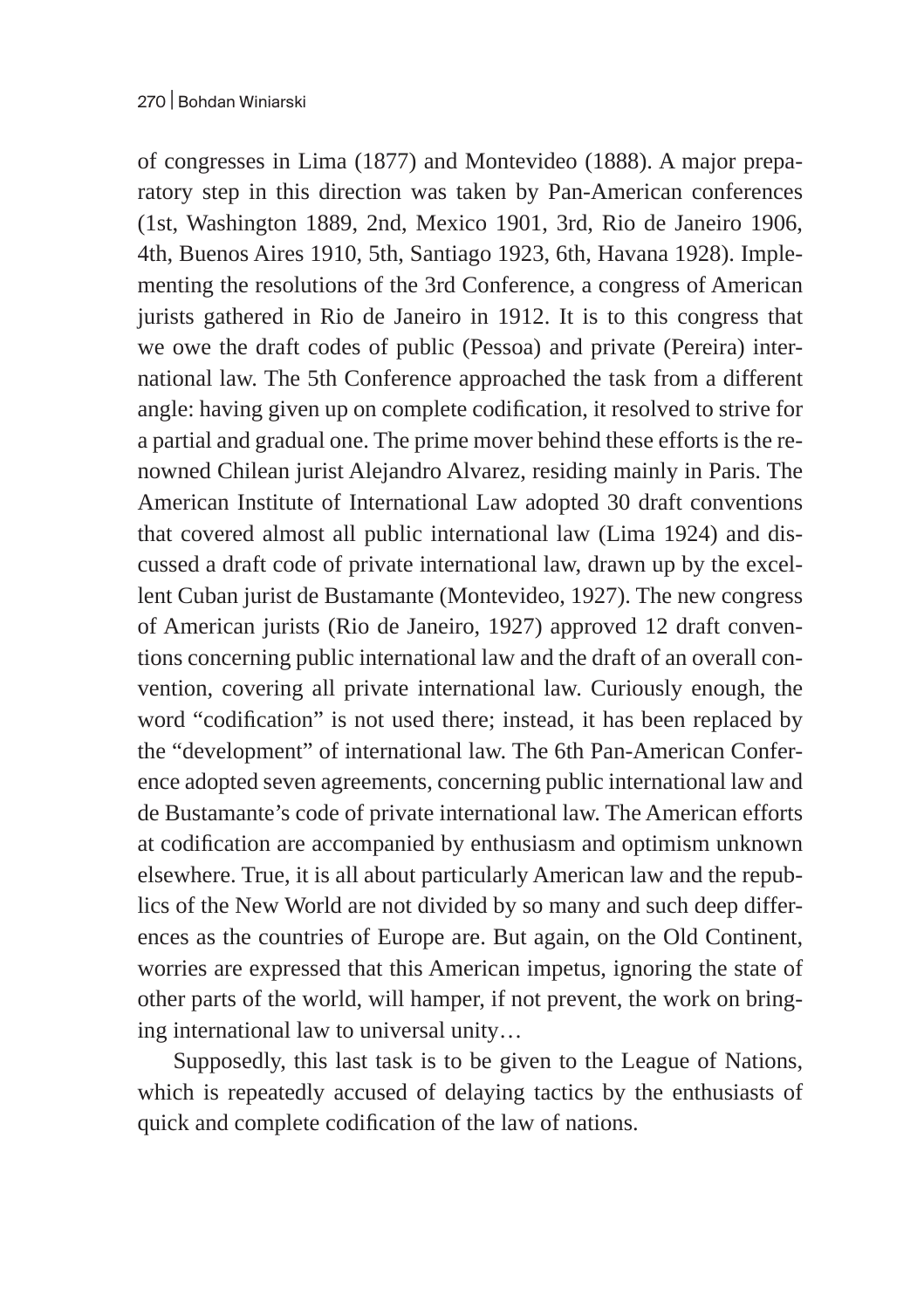When, in the summer of 1920, the committee of ten jurists was drafting the Statute of the Permanent Court of International Justice, it had to allow for the imperfect state our branch of law was in. For this reason, it adopted a resolution on 21 July in which it argued that security called for extending the rule of the law of nations to new domains and advancing further the international judiciary, which was hampered in its development by the imperfections of the law. Hence, the committee proposed that, following the pattern set by the first two Hague conferences, periodic conferences be held in The Hague *pour l'avancement du droit international.* The proposition was not acceded to by the 1st Assembly of the League. However, already in 1924, the Swedish delegate to the 5th Assembly proposed a motion to draft conventions in matters in which states, recognising fundamental legal norms, differ in their interpretation and application, and, if possible, in matters that had not been regulated at all by the law of nations until then. Since then, the matter of international law codification was on the agenda of the League. A committee of experts was appointed that in four annual sessions (1925–1928) and during intervals between the sessions prepared materials for the future conference. The committee, following the example set by other consultative bodies of the League, addressed governments twice: for the first time to learn about their views on the questions and methods of codification in general and find out what their stance was on a number of issues with regard to which codification appeared desirable and feasible. For the second time, the committee addressed governments after it had selected three issues to be discussed at a future conference. By sending out questionnaires, it intended to collect information on the views the states had on the legal status of these issues, the state of international practice and, finally, ideas and postulates of the states regarding these issues.<sup>2</sup>

<sup>2</sup> The work and methods of the commission of experts are discussed at length in the article by S. Rundstein, member of the commission on behalf of the Polish Government. S. Rundstein, *Kodyfikacja prawa międzynarodowego*, "Ruch Prawniczy, Ekonomiczny i Socjologiczny" 1928, vol. 1.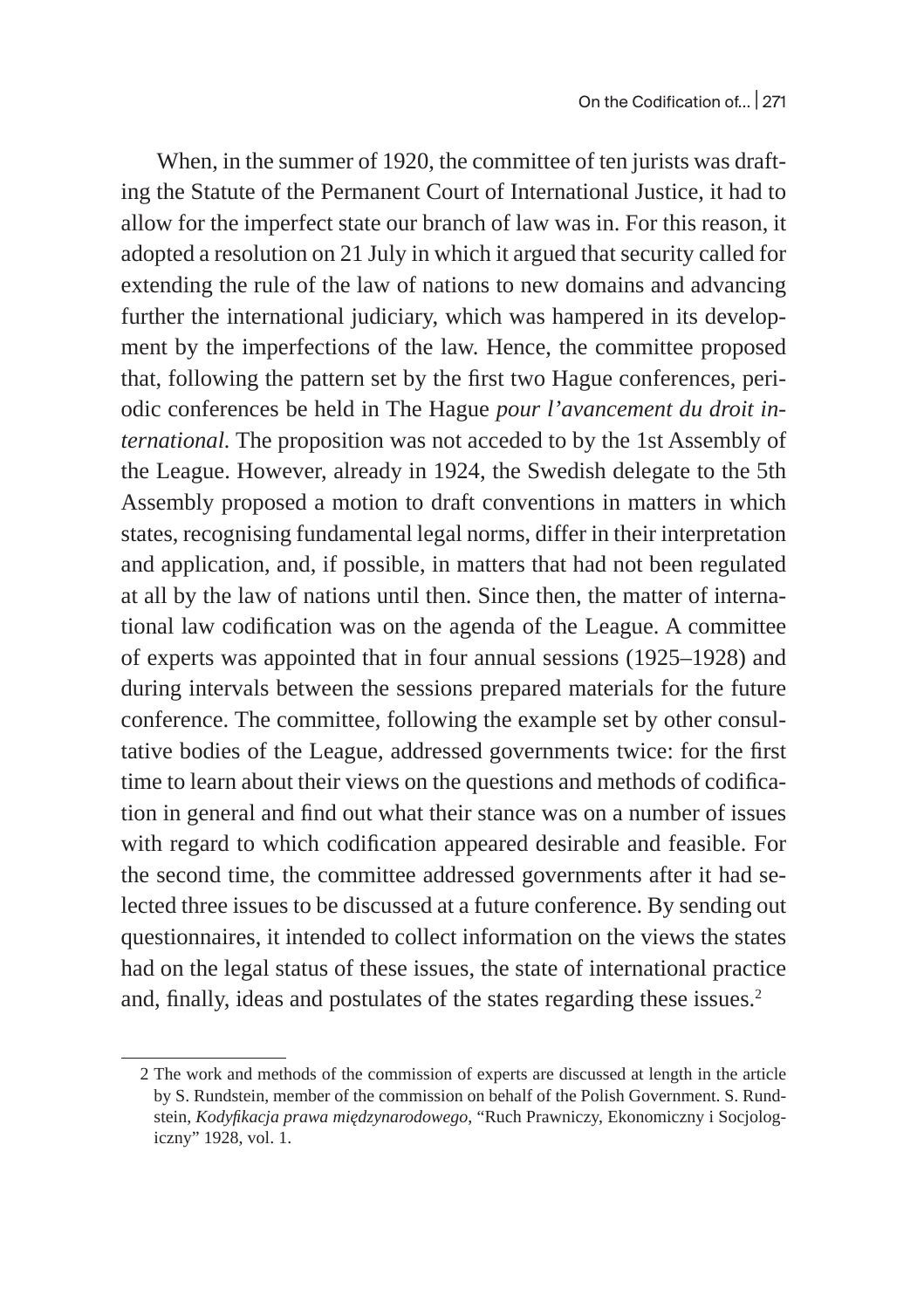The selected issues cover citizenship, territorial waters and the responsibility of a state for damage done to foreigners and their property on its territory. The materials collected for the use of a conference (mainly government replies to the questionnaires) make up three bulky volumes.

The 9th Assembly of the League (1928), being very cautious in making plans for the immediate future, adopted a resolution nonetheless in which it expressed the wish that the Council would appoint a committee of three jurists to draw up a list of all international law issues suitable for codification without predetermining the order in which they were to be worked on. The Assembly also expressed that these same jurists would explore the possibility of publishing existing general conventions (i.e. open for all states) in the form of a code or rather a corpus juris systematically organised and kept à jour. This was done and the 10th Assembly of the League (1929); having taken cognizance of the list of issues suitable for codification, it expressed the wish that the commission of experts should continue their work after a future conference. Furthermore, the Assembly, approving the opinion of the three jurists that a systematic publication of general conventions in the form of a corpus juris would not be possible now, found it to be beneficial to determine the texts of agreements concluded by various states on certain matters and specify which states were bound by these agreements. Thus, the League did not swerve from the course it had taken and along which it intends to proceed slowly and cautiously as before.

4. The second Hague Conference ended its proceedings with a resolution that after a certain time, similar to the period that had lapsed between the first and the second Conference (1899–1907), the third Conference would be convened, preceded by long and thorough preparations, involving matters suitable for international regulation in the near future *(susceptibles d'un prochain règlement international)*. The term "codification" was not used there and probably rightly so, because it would have to mean something else with respect to international law and domestic law. Indeed, this is about very different things. First, the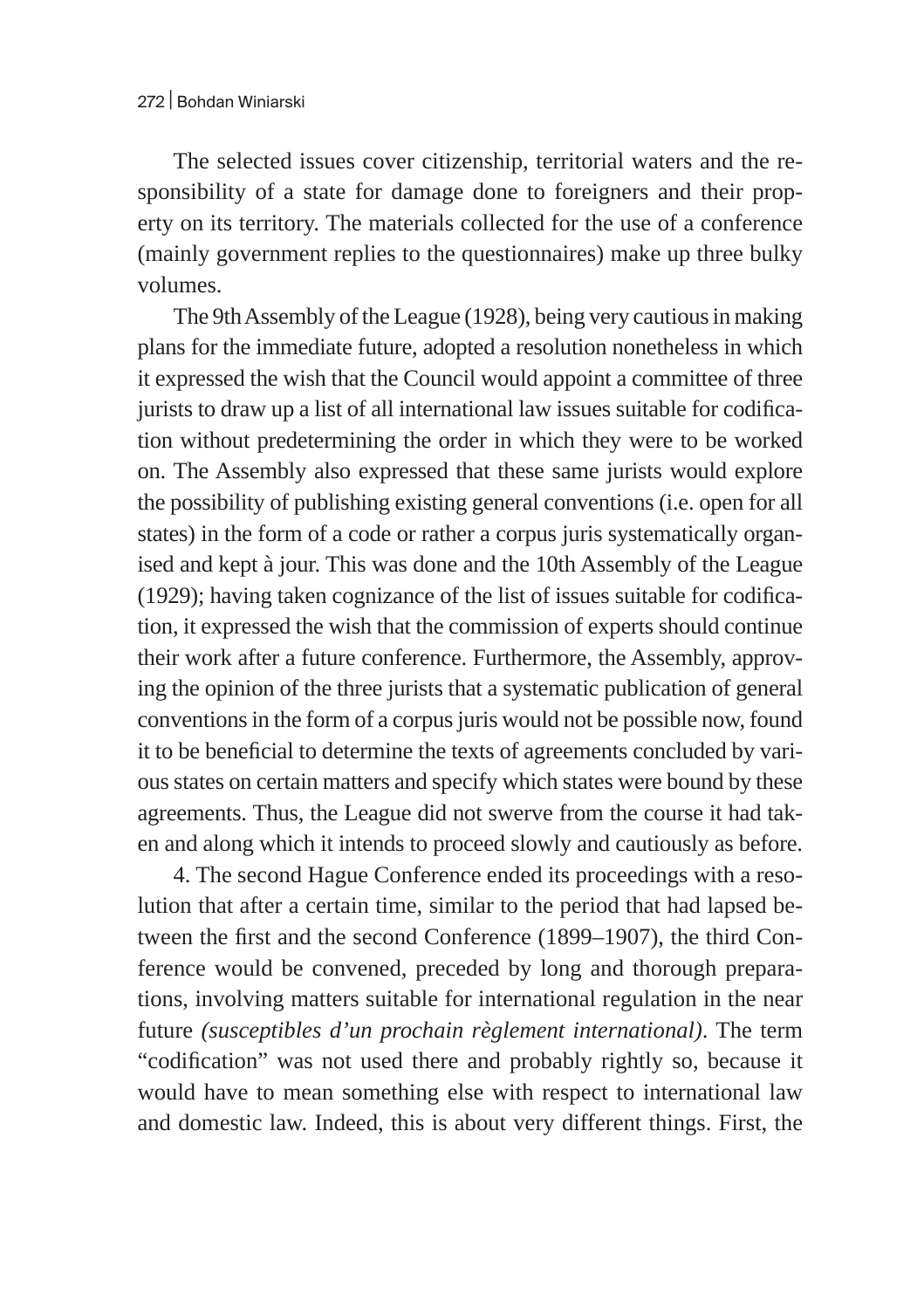issue concerns writing down in the form of an agreement the customary law in force, which in domestic relations has always been treated as only one of preparatory works for codification. Next, the aim might be to supplant many bilateral agreements on a certain subject with a single general multilateral agreement. This is sometimes necessary for practical reasons and technically possible if general rules embodied in analogous provisions can be derived from a multitude of bilateral agreements: the Universal Postal Convention or the Berne Convention concerning the Carriage of Goods by Rail attest that such a manner of proceeding serves the purpose. But then again, the example of the Barcelona Convention or the abandoning of the general extradition convention shows that a general convention does not always mean progress. Finally, the purpose is often not to compile the existing rules in force in an agreement, but rather to introduce new things, often contravening the law in force, that is to say, to "reform" international law. The mere compilation of customary law norms in an agreement could not be achieved without negotiating them, that is, without making some changes: deleting some norms and introducing others. As long as this concerns subordinate norms of, let say, an organisational, technical or executive nature, the matter may not raise any doubts; but what about more fundamental norms that touch the foundations of international law?

In this connection, supporters of "codification" indicate the advantages of establishing what the law is. The certainty of legal norms is indeed a serious argument for written law; the necessity of removing ambiguities, differences or contradictions follows naturally from the legal ordering imposed by an agreement. However, these advantages are not absolute. Experience shows that states often refuse to accede to a convention, disapproving of the approach it takes and the technical implementation of the principles that they by no means question. Pillet, the the old Paris Professor, had earlier noted the danger threatening the entire convention when one of its clauses is breached. In customary law, there is no such relationship. Finally, one should not disregard the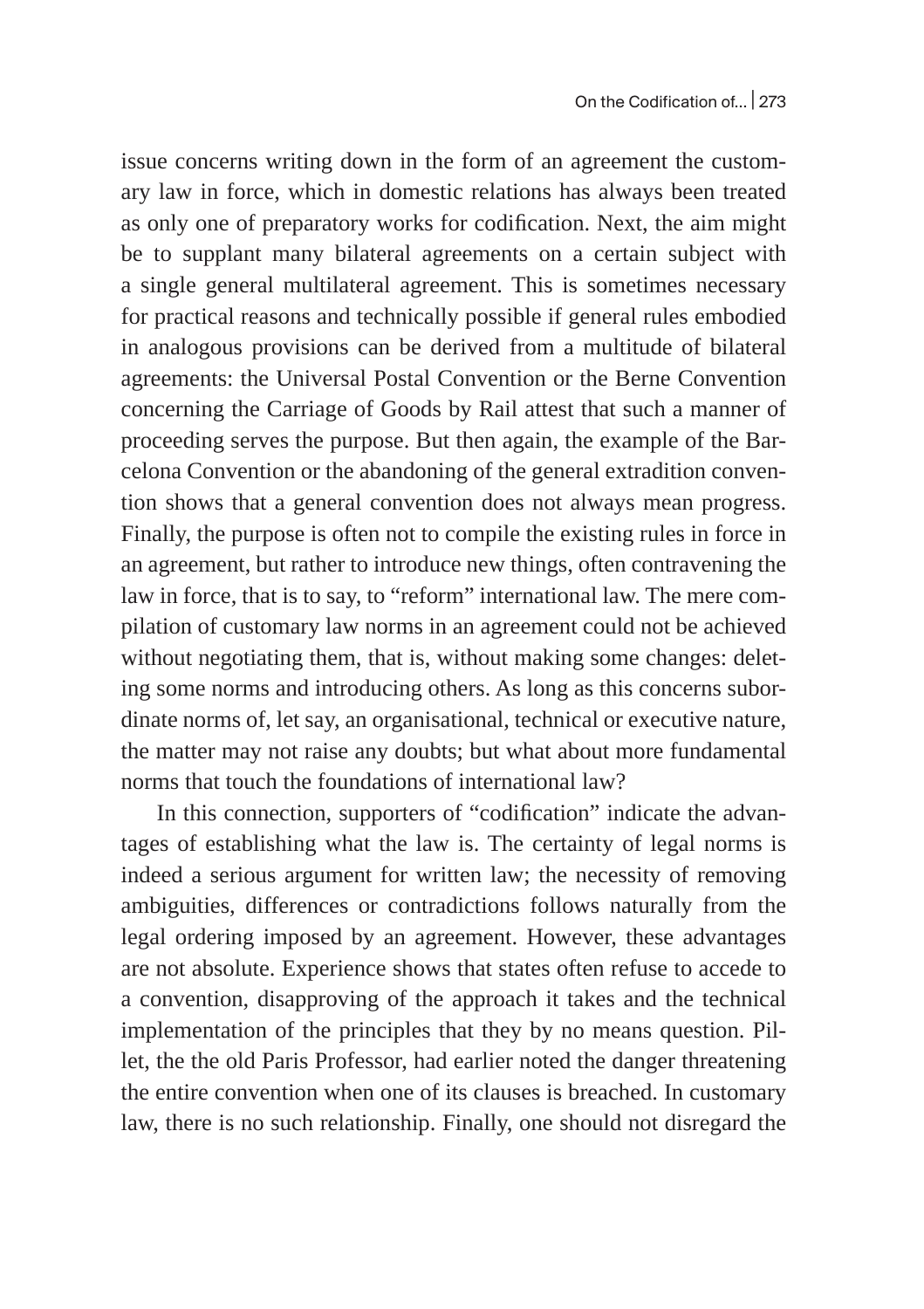consideration that although the principle *pacta sunt servanda* is a foundation of international law, customary law as a rule enjoys greater esteem than conventional one.

Admittedly, conventional law is easier to learn about, and it is more accessible for the general public than customary law. Besides, conventional law makes the task of international courts of arbitration easier. However, it must not be forgotten that law having an agreement as its source may be abolished by conflicting customary law.

One can hardly agree with the excellent Belgian jurist de Visscher, who claims that written law gives smaller and weaker states greater guarantees than customary law. After all, international law is an outcome of clashes between different senses of law of various nations, their different ethical views and conflicting interests. However the forces at play here are distributed, as it were, in time and space; ultimately, those norms remain that best suit the needs of all members of the international community. Those who have taken part in concluding great international agreements know what a great role the pressure of great powers plays on such occasions, the more so as it is concentrated in time and space. They ruthlessly pursue their political and economic goals. On other occasions, pressure comes from the public opinion stirred by agitation; let's say, from the organised and more active segment of the general public, for instance pacifist societies. Do I have to remind you of the revolutionary appeal made by Lord Robert Cecil from the rostrum of the League of Nations to "working-class and peasant masses" concerning disarmament? Furthermore, pressure is exerted by League agendas, including its Secretariat itself at times; when the text of a convention is adopted by a majority of votes, do I need to remind you of the relentless pressure brought to bear by the League on the states to ratify the convention that does not suit them? Frequently, pressure comes from the highest international financial circles, secret societies, the press doing their bidding, and finally the pursuit of popularity or even electoral considerations at home play a part. Therefore, the value of international agreements as the source of law by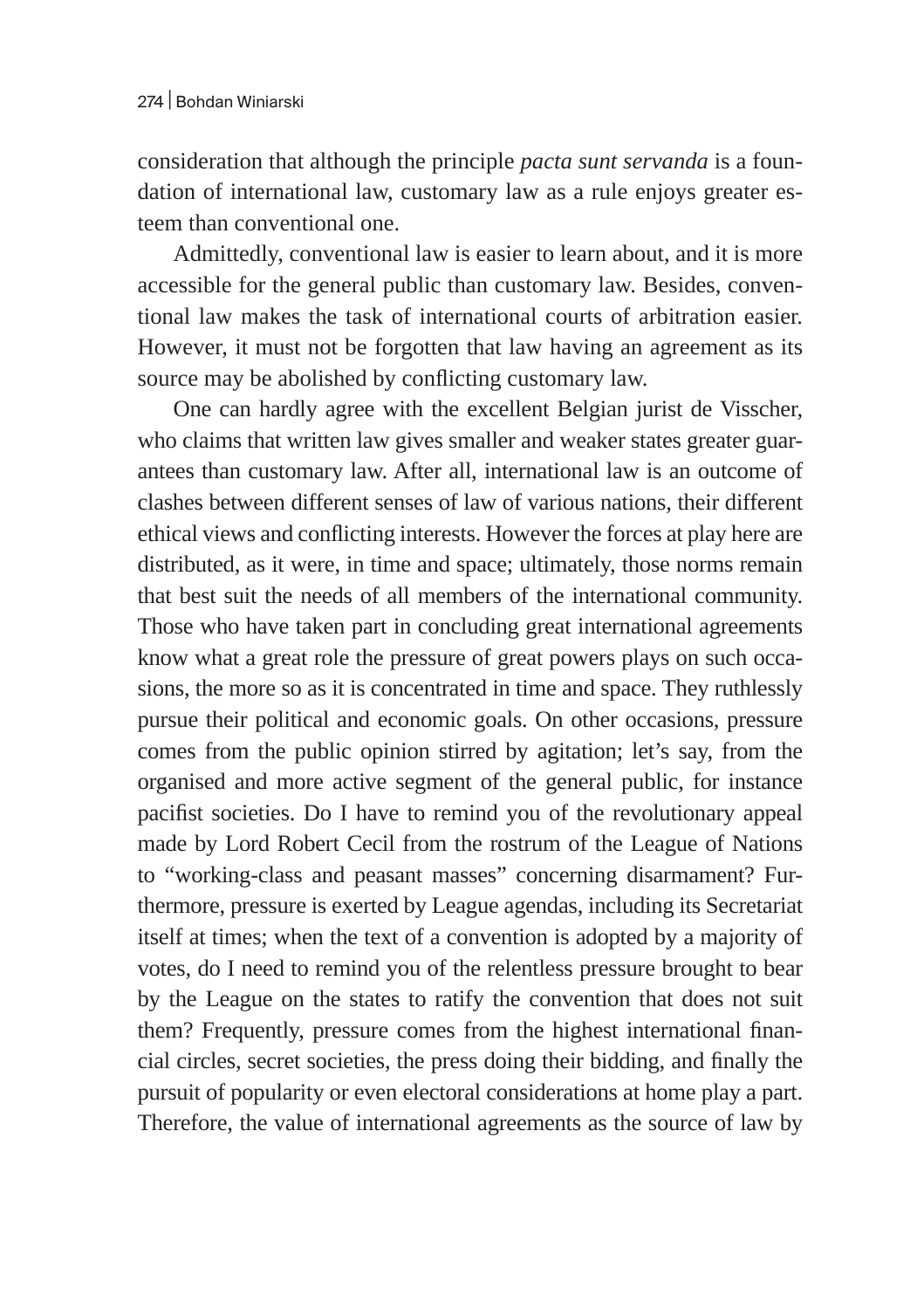no means grows in proportion to their constantly growing number and the ease with which they are concluded now, owing to the technical and organisational assistance of the League of Nations. Sometimes, the legal value of today's agreements makes one long for the quality of, let's say, the Hague conventions.

Usually, a distinction is made between lawmaking agreements, being a source of international law (the Germans call them *Vereinbarung*), and contracts representing ordinary transactions between states (*Vertrag*). Sometimes, in a brutal play of interests, the distinction is obliterated, which by no means adds moral authority to lawmaking agreements. Under these conditions, it must be considered exceedingly dangerous to try—as the Ministry of Foreign Affairs seems to approve—to "preclude the imposition of any time limits on agreements and the possibility of their termination … to make agreement-based norms override agreements … A norm overriding the fluctuations of the will of the parties is the objective of the League of Nations, wishing it to be a characteristic feature of lawmaking conventions".<sup>3</sup> There is a fear that the codification of international law may be used for political ends.

Not only states may bring "politics" to "codification". This can be done—and is done quite openly—by international movements and organisations working towards the fundamental "reform" of the law of nations. They take every opportunity to try to undermine the "fetish of sovereignty"; in closing legal "loopholes" and extending international regulations to domains hitherto not covered by them, they see a means to restrict the domestic jurisdiction of the state. Frequently, they consider this exclusive jurisdiction as the range of activity "conceded" or "delegated" to states by the international community. They push for obliterating borders, eliminating differences between states and imposing universal unification. In opposition to the state as a subject of international law, they put forward the individual and class. They impose an

<sup>3</sup> S. Rundstein, *Kodyfikacja prawa międzynarodowego*, "Ruch Prawniczy, Ekonomiczny i Socjologiczny" 1928, z. 1.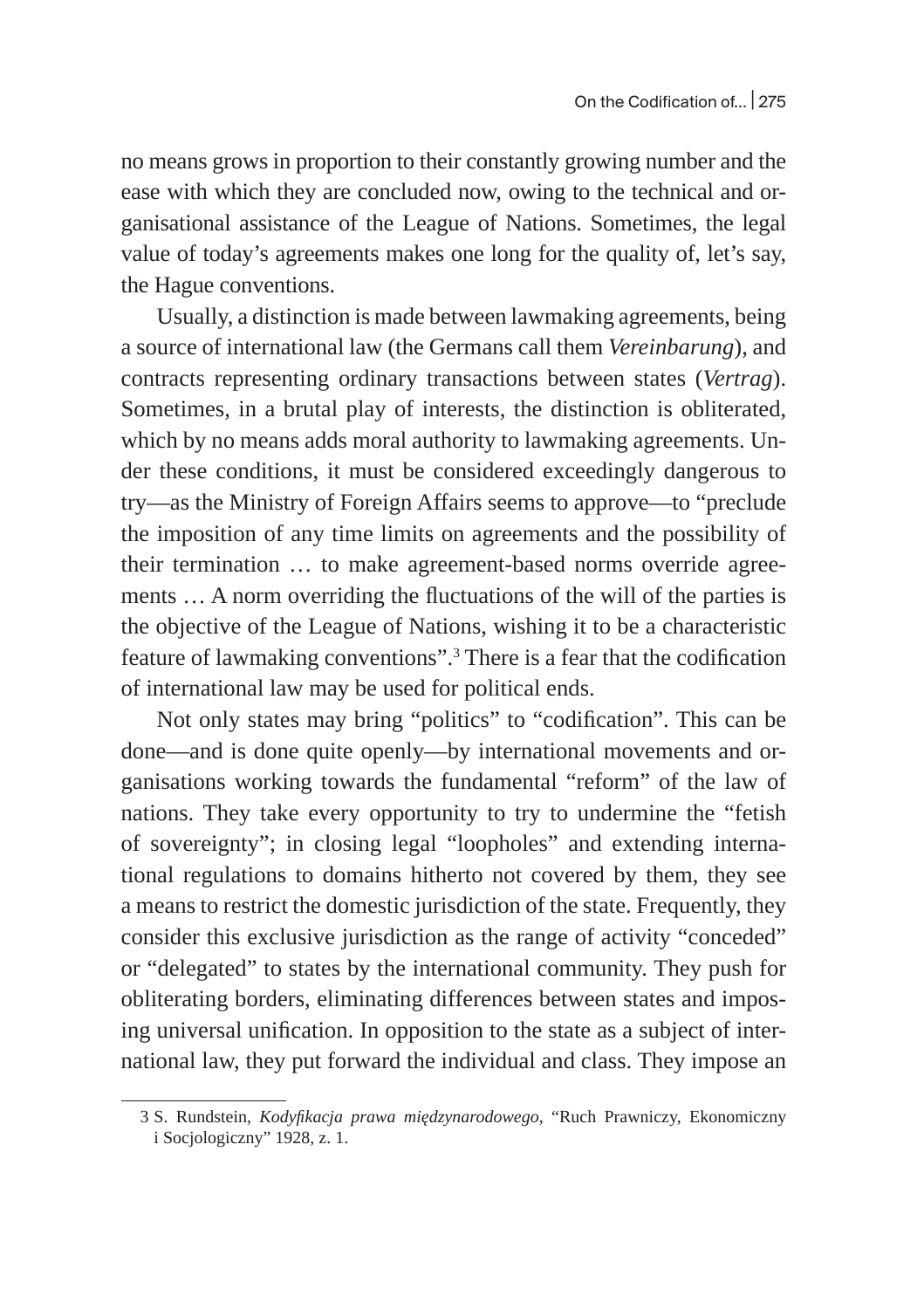obligatory judiciary, regardless of the consent of the parties, demand that particular states disarm but also that penal measures and an international executive be introduced. Behind this agenda lies the idea of a "superstate" and single government that would be so powerful that nobody can or dare resist it. This would be the end of international "anarchy" but also the end of independent nations and the end of states, which would be reduced to the markings of territorial divisions. This would be the end of international law as well.

Both the countries that impose their interests and the international movements or organisations that impose their conceptions… and surely interests as well, know what they want, what their objectives are and are capable of realising their plans step by step with admirable determination and enviable persistence. The situation is worse for those countries that do not have a guideline, are incapable of consistency in their actions, or ca not muster up persistence in their aspirations. Great Britain is a paragon in this respect. After all, any action ought to be based on this assumption: know international law and have some policy on international law.

Bringing order to international law may and should be supported in the areas where this is needed and feasible. I do not see any harm in this, if this is called the "partial and gradual codification" of international law. Caution and absence of haste are crucial: after all, it is not only about the sense of law that nations have and that cannot be violated, not only about interests, but many a time about the very existence of a country. Instructions given in this spirit by the US government to its delegation to the 2nd Hague Conference are full of wisdom. It is necessary to choose carefully the matters for codification conventions and give up total codification, following a plan set in advance. Moreover, we should stick to practical, concrete matters without going into fundamental questions. In every detail, however, we should bear in mind the fundamental principles of the law of nations. For this reason a convention on the "fundamental rights and duties of states" would be dangerous, although the "Declaration on Rights and Duties of States" adopted